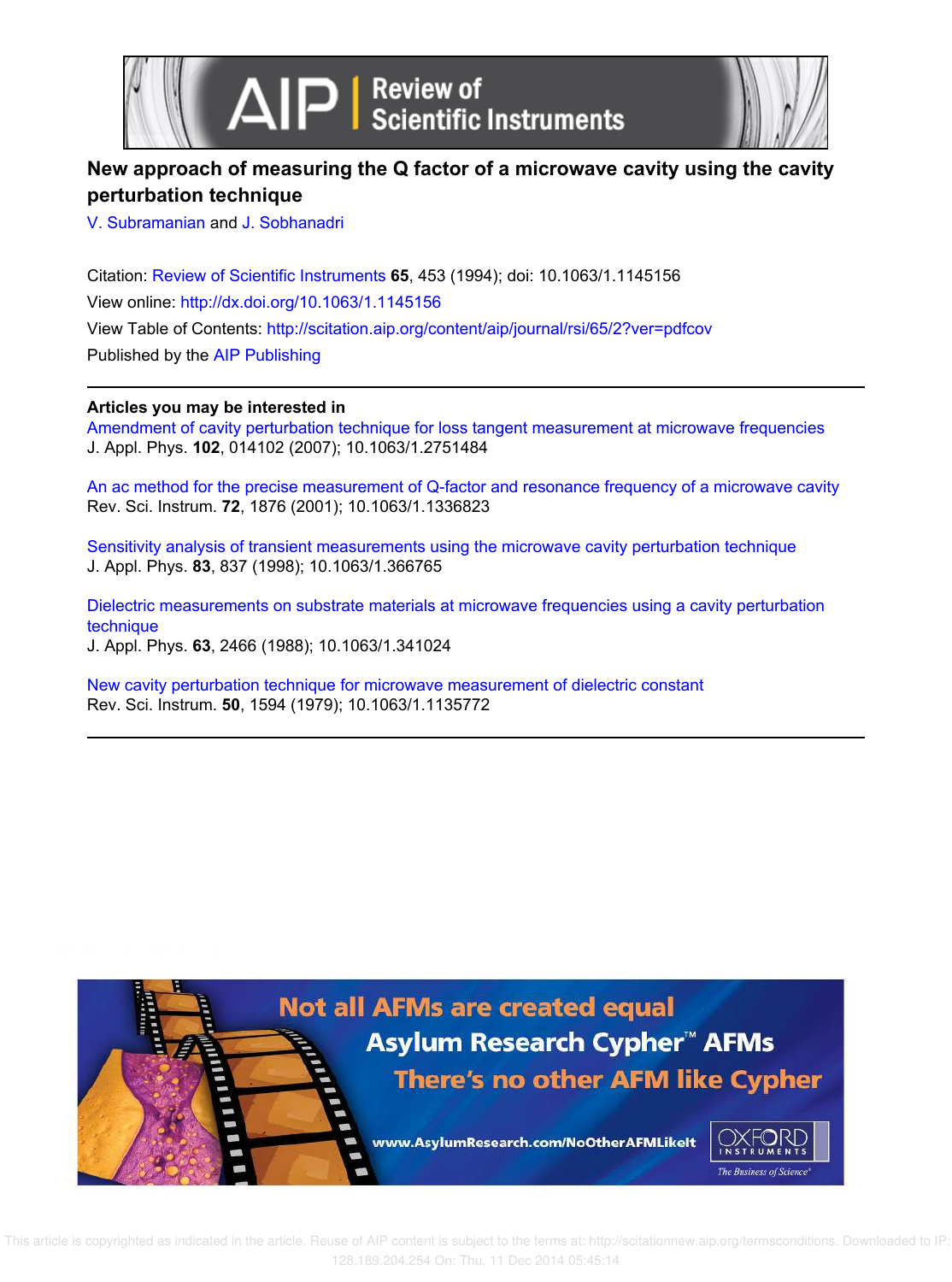## New approach of measuring the Q factor of a microwave cavity using the cavity perturbation technique

V. Subramanian and J. Sobhanadri

Department of Physics, Indian Institute of Technology, Madras-600 036, India

(Received 24 June 1993; accepted for publication 18 October 1993)

A new approach of measuring the quality factor of the reflection type microwave cavity resonator for calculating the complex dielectric permittivity of solid and liquid samples in the cavity perturbation technique is proposed. This approach, based on the measurement of reflected power from the cavity at resonance, effectively reduces the measurement procedure and increases the accuracy. As the quality factor can be measured very fast using this approach, this approach can be extended to monitor the conductivity decay of the semiconductor samples.

### I. INTRODUCTION II. THEORY

Complex dielectric permittivity at microwave frequencies is measured using several methods based on reflection/transmission $1-3$  and cavity resonance techniques.4 In the cavity resonance technique two methods are available: one is the fixed cavity perturbation<sup>5-7</sup> and the other is the adjustable plunger cavity technique.<sup>8</sup> The former method is suitable for all types of samples. The latter method is suitable for liquid samples.

The cavity perturbation technique is sensitive and simple for the measurement of complex dielectric permittivity of solids and liquids. In this technique, the resonance curve is plotted and the resonance frequency  $(f)$  and the full width at half-maximum (FWHM;  $\Delta f$ ) are measured for an empty as well as sample loaded cavity. The quality factor (Q) of the cavity, defined as  $f/\Delta f$ ,<sup>9</sup> is also measured for an empty as well as a sample loaded cavity. The change in the resonance frequency and quality factor with and without the sample gives the complex dielectric permittivity. The calculation of the quality factor from the measurement of FWHM is a conventional process and takes a considerable amount of time. In order to avoid this lengthier process, this paper explains a new approach of measuring the quality factor of the cavity by observing the reflected power at resonance. This approach is simple and quick, and is suitable for studying the temperature variation of complex dielectric permittivity of solids, liquids, and liquid mixtures. Also, this approach helps us to monitor the minority carrier lifetime and conductivity of semiconductors. In the case of semiconductors, the microwave conductivity is calculated from the dielectric loss derived from the change in the quality factor. Photoconductivity or excess carrier lifetime in semiconductors can be observed by the change in quality factor while shining a light of energy greater than the band gap. As the conductivity of the sample increases due to the irradiation, the quality factor decreases. When the light is cut off, the conductivity decays exponentially and hence the quality factor increases. The measure of this decay directly gives the lifetime of the minority carrier. But it is not possible to monitor the change in the quality factor within the sampling time of 100 ns. The new approach makes this possible and also holds well for other solids and liquids.

In general, the transfer function for a cavity resonator can be written as<sup>10</sup>

$$
T(\omega) = 1/(\omega_0^2 - \omega^2 + j\omega\omega_0/Q),\tag{1}
$$

where  $\omega_0$  is the resonant radian frequency and Q is the quality factor. Writing in terms of frequency and magnitude of the transfer function, one gets

$$
|T(f)| = (f_0^2/Q) [(f_0^2 - f^2)^2 + (ff_0/Q)^2]^{(-1/2)},
$$
 (2)

where  $|T(f)|$  is a bell shaped curve whose form is highly Q dependent, and  $f_0$  is the resonance frequency. Equation (2) is also meant for transmission type cavity. After modification in the case of reflection type cavity, including the practical consideration of the nonzero value of reflected power at resonance due to the coupling factor and walls of the cavity and also writing in terms of the power transfer function, the power transfer function for a reflection type cavity is written as

$$
P(f) = 1 - (1 - k) (f_0^2/Q)^2 [(f_0^2 - f^2)^2 + (ff_0/Q)^2]^{(-1)}.
$$
\n(3)

Here  $k$  is the normalized reflected power at resonance. The area enclosing the power transfer function is always constant for a particular cavity-coupling hole combination in a fixed range of frequency. The limitation in the frequency range is due to the nonuniform power variation with frequency. The resonance frequency  $(f_0)$ , quality factor  $(Q_0)$ , and the normalized reflected power at resonance  $(k_0)$  are measured for an empty cavity or semiconductor loaded cavity at dark condition or cavity loaded with a standard sample.  $Q_0$  is calculated using the conventional processes of measuring FWHM. This is taken as the reference. Using these data, the area under the resonance curve  $(A_0)$  is obtained by numerical integration of Eq. (3) for a fixed span of frequency:

$$
A_0 = \sum P_0(f). \tag{4}
$$

Now the test sample is put inside the cavity or the conductivity of the semiconductor is changed by shining with light. The resonance frequency  $(f<sub>s</sub>)$  and the normalized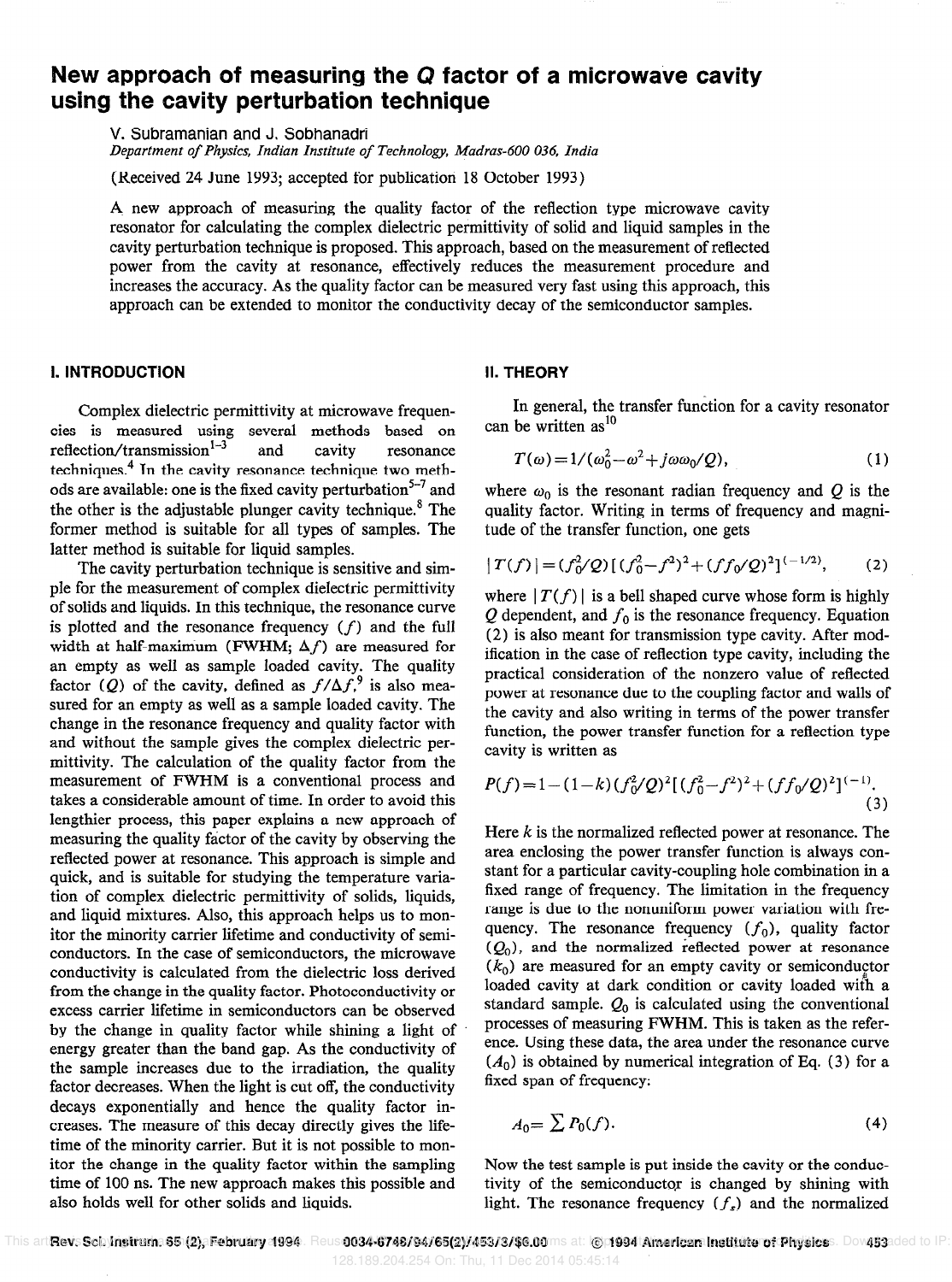

FIG. 1. Comparison between the resonance curve observed and the calculated curve based on Eq. (3).

reflected power at resonance  $(k<sub>s</sub>)$  is measured. The area enclosing the new resonance curve  $(A_s)$  is equal to  $A_0$ :

$$
A_s = \sum P_s(f) = A_0. \tag{5}
$$

Hence, the quality factor of the cavity loaded with a test sample  $(Q_s)$  is calculated by the substitution process. This approach is also extended for liquid mixtures and ferrites with suitable reference data. The quality factor  $(O)$  referred to in this paper is the loaded quality factor.

### **III. EXPERIMENTAL PROCEDURE**

All the experiments are performed using an X-band microwave bench. The microwave source is a X-13 Varian klystron. A rectangular reflection type  $TE_{105}$  mode cavity with a resonance frequency of 9.150 GHz is used. A suitable reference sample is chosen and loaded into the cavity at an electric field maximum. The resonance frequency, normalized reflected power at resonance, and the quality factor (by a conventional method of measuring FWHM) are noted. Using these reference parameters, the area enclosing the resonance curve  $(A_0)$  is calculated numerically for a frequency span of  $\pm 20$  MHz (in a step of 0.01 MHz) defined by Eqs. (3) and (4). The span may be increased if

TABLE I. Ferrite samples in the cavity with one of the ferrite as reference  $(f_0=9.16810 \text{ GHz: } k=0.050; Q_0=722.7).$ 

| $f$ , in $\text{GHz}^2$ | k. b  | $Q_m$ ° | $Q_c$ <sup>a</sup> |
|-------------------------|-------|---------|--------------------|
| 9.16797                 | 0.052 | 720.7   | 720.3              |
| 9.168 26                | 0.054 | 717.6   | 717.6              |
| 9.168 19                | 0.054 | 717.6   | 717.7              |
| 9.168 16                | 0.055 | 715.9   | 715.7              |

 ${}^{\text{a}}f$ , : resonance frequency.

 $b_{k}$ : the normalized reflected power at resonance.

 ${}^cQ_m$ : Q measured using FWHM.

 ${}^dQ_c$ : Q calculated based on Eq. (3).

TABLE II. (A) Samples are acetonitrile-benzene binary mixture in various proportions with sample holder as reference  $(f_0=9.115\;40\; \rm GHz;$  $k=0.088$ ;  $Q_0=2532$ ). (B) Samples are chlorobenzene-benzene binary mixture in various proportions with sample holder as reference ( $f_0 = 9.115$  40 GHz:  $k = 0.1125$ ;  $Q_0 = 2532$ ). (C) Samples are acetonitrile-carbon tetra chloride binary mixture of various proportions with sample holder as reference  $(f_0=9.115\,40\,$  GHz:  $k=0.1125$ :  $Q_0$ =2532). (D) Samples are dimethyl formamide-benzene binary mixture in various proportions with one of the mixture taken as reference  $(f<sub>0</sub>=9.12240 \text{ GHz: } k=0.213: Q<sub>0</sub>=2107).$ 

|     | $f$ , in GHz <sup>a</sup> | $k_{s}$ <sup>b</sup> | $Q_m$ ° | $Q_c^{\;\;d}$ |
|-----|---------------------------|----------------------|---------|---------------|
| (A) | 9.1018                    | 0.338                | 1795    | 1806          |
|     | 9.0983                    | 0.463                | 1372    | 1407          |
|     | 9.0947                    | 0.556                | 1121    | 1107          |
|     | 9.0910                    | 0.619                | 926     | 903           |
|     | 9.0886                    | 0.65                 | 806     | 799           |
| (B) | 9.1011                    | 0.394                | 1569    | 1639          |
|     | 9.0998                    | 0.481                | 1398    | 1360          |
|     | 9.0965                    | 0.544                | 1058    | 1158          |
|     | 9.0937                    | 0.643                | 863     | 832           |
|     | 9.0914                    | 0.669                | 753     | 745           |
|     | 9.1053                    | 0.169                | 2365    | 2352          |
|     | 9.1049                    | 0.225                | 2168    | 2197          |
| (C) | 9.1026                    | 0.306                | 1896    | 1917          |
|     | 9.0947                    | 0.537                | 1152    | 1178          |
|     | 9.0937                    | 0.631                | 874     | 871           |
| (D) | 9.1214                    | 0.319                | 1734    | 1781          |
|     | 9.1206                    | 0.425                | 1380    | 1466          |
|     | 9.1194                    | 0.519                | 1131    | 1168          |
|     | 9.1182                    | 0.581                | 932     | 996           |
|     | 9.1170                    | 0.640                | 811     | 823           |
|     |                           |                      |         |               |

 ${}^{4}f_{s}$ : resonance frequency.

 ${}^{b}k_{s}$ : the normalized reflected power at resonance.

 ${}^cQ_m$ : Q measured using FWHM.

 ${}^dQ_c$ : Q calculated based on Eq. (3).

the FWHM exceeds 10 MHz. Now the test sample is loaded or the property of the sample (conductivity in the case of the semiconductor) is changed. This time, the normalized reflected power at resonance and resonance fre quency only are measured. As the area remains constant, by using Eqs. (3)–(5),  $Q_s$  is calculated. In the case of semiconductor samples, the variation in the resonance frequency is not observed due to shining with light, hence measurement of reflected power at resonance itself is enough.

### IV. ERROR ANALYSIS

The possible sources of error occur in the measurement of frequency and reflected power at resonance. The absolute error comes around  $\pm 0.1$  MHz in the frequency and  $\pm 0.001$  (in arbitrary units) in power measurement gives  $\pm$ 3.5%-5% error in calculating the quality factor using FWHM. But the area  $(A_0)$  calculated by the computation method is not much affected by the error in quality factor. The error in the area calculation is around  $\pm 3\%$ . Since this calculation of area is needed only once for a series of experiments, this does not affect the calculation of the quality factor of the sample loaded cavity. Considering all these factors, the net error in quality factor is around  $\pm 3\%$  if there is a considerable shift ( > 10 MHz) in the

 This article is copyrighted as indicated in the article. Reuse of AIP content is subject to the terms at: http://scitationnew.aip.org/termsconditions. Downloaded to IP: 128.189.204.254 On: Thu, 11 Dec 2014 05:45:14